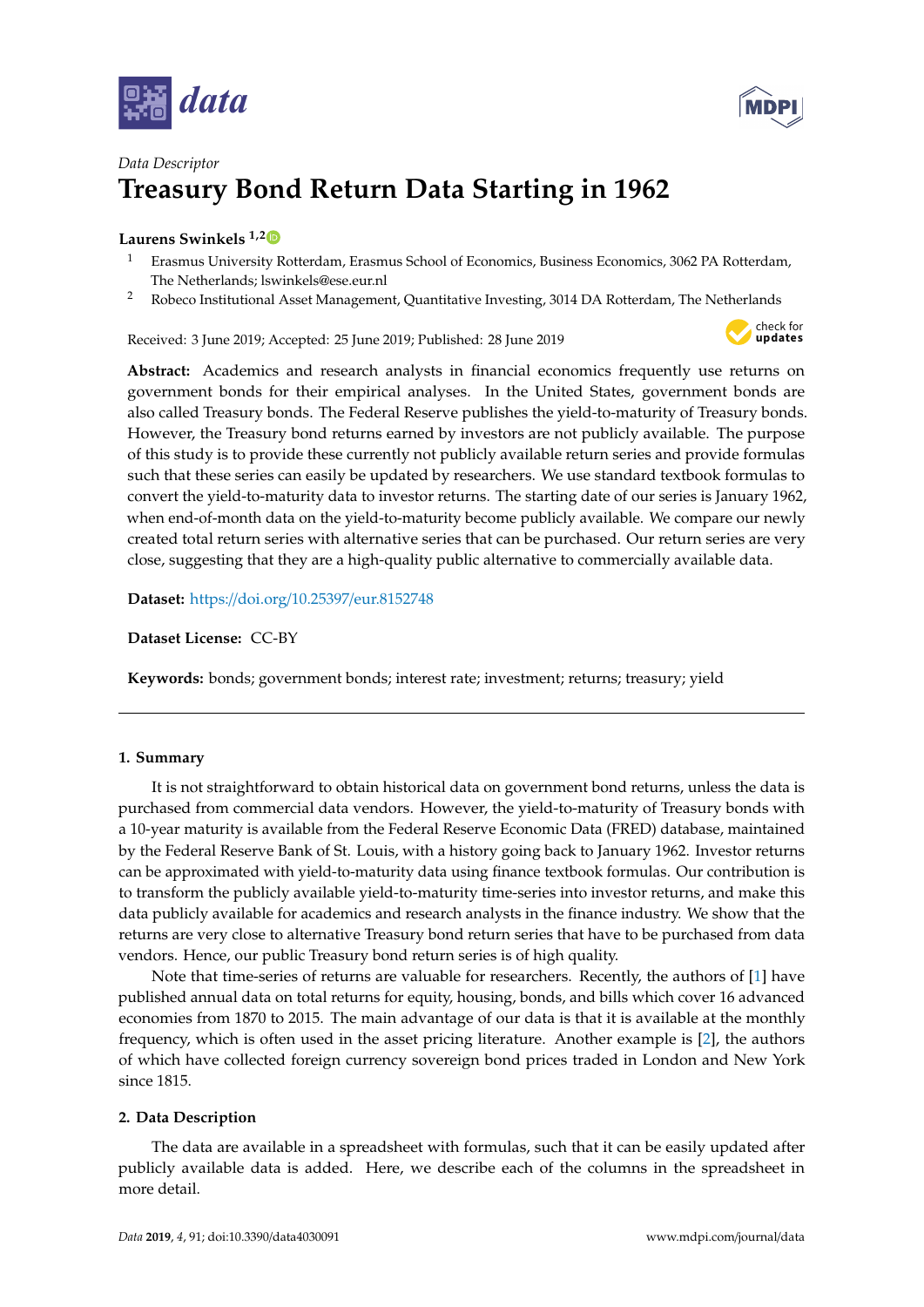- Column A: The last calendar day of each month.
- Column B: The last calendar day of each month.<br>• Column B: The yield-to-maturity of a 10-year fixed maturity Treasury bond. These data are publicly available from [\[3\]](#page-4-2). publicly available from [3]. • Countries. The yield-to-maturity of a 10-year fixed maturity Treasury bond. These data are
- Column C: The interest rate sensitivity of the price of the 10-year Treasury bond, which is also called the modified duration. This quantity uses as inputs the yield-to-maturity and maturity, called the modified duration. This quantity uses as inputs the yield-to-maturity and maturity, using [\[4\]](#page-5-0) (Equation 4.45 on p. 146). using [4] (Equation 4.45 on p. 146).
- Column D: The interest rate sensitivity of the modified duration of the 10-year Treasury bond, Column D: The interest rate sensitivity of the modified duration of the 10-year Treasury bond, which is also called the convexity. This quantity uses as inputs the yield-to-maturity and maturity, using  $[4]$  (Equation 4.52 on p. 150).
- Column E: The monthly total return for an investor in the 10-year Treasury bond. This quantity Column E: The monthly total return for an investor in the 10-year Treasury bond. This quantity uses as inputs the yield-to-maturity and maturity, derived from [\[4\]](#page-5-0) (Equation 4.21 on p. 138). uses as inputs the yield-to-maturity and maturity, derived from [4] (Equation 4.21 on p. 138).
- Column F: The cumulative total return from an investor starting out with \$100 on 31 December 1961.
- Column G: Intentionally left blank.
- Column H: The last calendar date of each year.
- Column I: The cumulative return at the last calendar date of each year (from Column F).
- Column J: The annual total return for an investor in the 10-year Treasury bond.

#### **3. Methods**

We use the daily 10-year Treasury constant maturity rate [\[3\]](#page-4-2) as our time-series of yield-to-maturity. Since this rate corresponds to a 10-year bond, the remaining maturity is constant:  $M_t = 10$ . This daily series start on 2 January 1962. In order to calculate a return for January 1962, we assume that the observation for 31 December 1961 equals the observation of 2 January 1962. Note that the monthly series [5] that starts in April 1953 is not useful for our goal, as this is t[he](#page-5-1) monthly *average* of daily yields, rather than the end-of-month yield that we require to calculate the monthly return. **3. Methods** 

<span id="page-1-0"></span>Figure 1 contains the time-series of our input data on the 10-year Treasury constant maturity rate. It starts out at about 4 percent, then increases to almost 16 percent in the early 1980s, and has been trending down to around 2 percent.



**Figure 1.** The daily Treasury bond 10-year maturity yield-to-maturity (DSG10). **Figure 1.** The daily Treasury bond 10-year maturity yield-to-maturity (DSG10).

We use [\[4\]](#page-5-0) for the transformation of yield-to-maturity to investment returns. Note that the formulas that follow are only valid for bonds that have always paid promised cash flows. In case defaults or debt restructurings, capital losses need to be taken into account separately, and the of defaults or debt restructurings, capital losses need to be taken into account separately, and the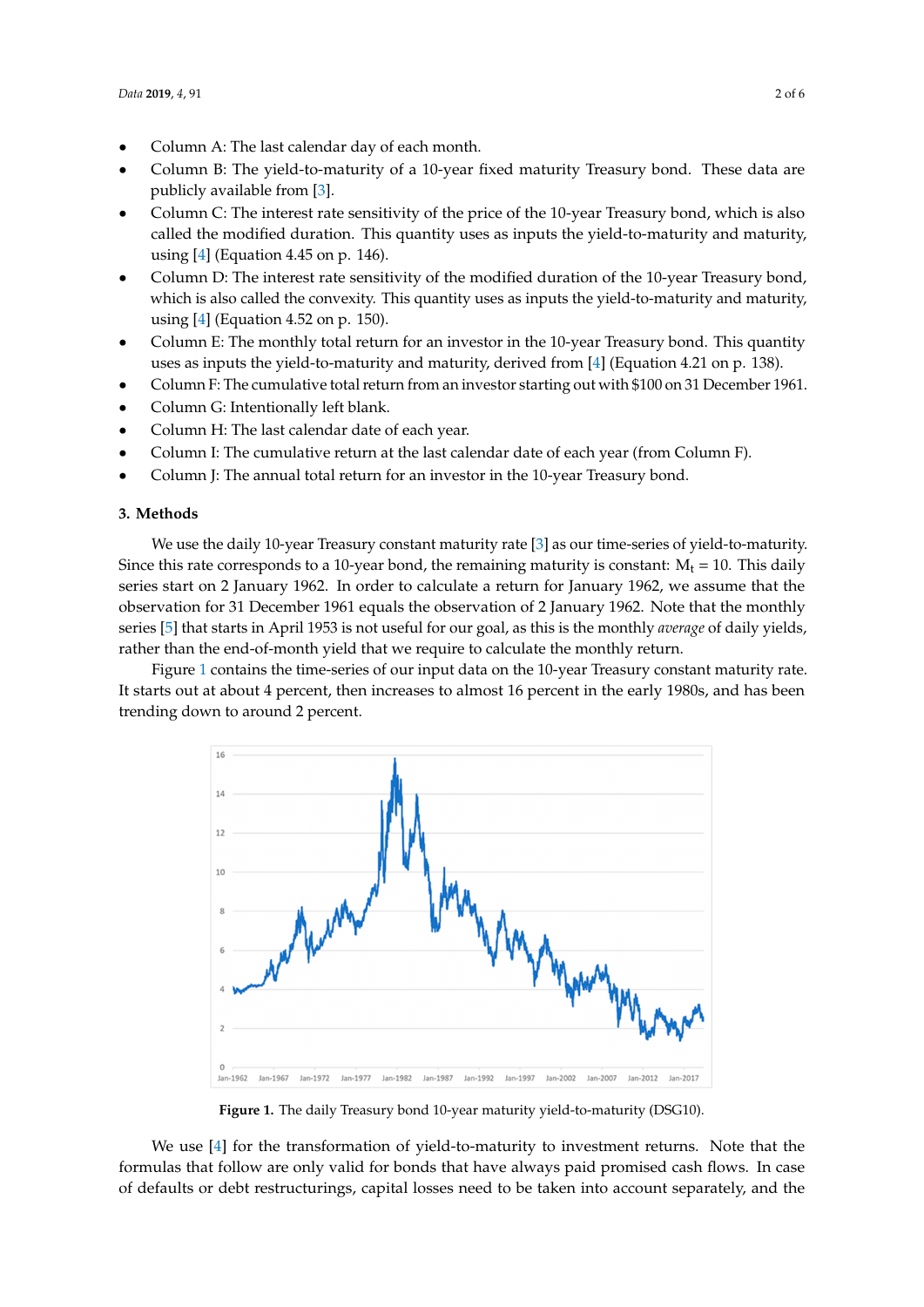following formulas do not adjust for this. Hence, using these formulas for corporate bonds would generally lead to an overestimation of investor returns, as defaults would not be accounted for.

Since the 10-year constant maturity rates that we use as inputs from [\[3\]](#page-4-2) are based on on-the-run or actively traded securities with maturity close to 10 years, we use the formulas for par bonds. A par bond is a bond that sells at face value, i.e., a bond where the coupon rate equals the bond's yield. This is approximately true for on-the-run bonds.

Given the yield-to-maturity and remaining maturity, the interest rate sensitivity or modified duration of a risk-free bond at par value can be approximated by

$$
D_{t}(Y_{t},M_{t})=1/Y_{t}\cdot[1-1/(1+0.5\cdot Y_{t})^{2\cdot M}t],
$$
\n(1)

with  $Y_t$  the yield-to-maturity at time *t* and  $M_t$  the remaining maturity of the bond at time *t*. The convexity *Ct* of a par bond, which measures the non-linear relationship between the price and yield of a bond can be approximated with

$$
C_t(Y_t, M_t) = 2/(Y_t^2) \cdot [1 - 1/(1 + 0.5 \cdot Y_t)^{2 \cdot Mt})] - (2 \cdot M_t) / [Y_t \cdot (1 + 0.5 \cdot Y_t)]^{2 \cdot M} \cdot t^{+1}.
$$
 (2)

For better approximations, the dispersion in maturity of the bond portfolio is needed as an input, which we do not have available. Now, we can calculate the investment return over period *t* when we know the yield at the beginning and the end of the period, and the maturity of the bond

$$
R_t(Y_{t-1}, Y_t, M_t) = Y_{t-1} - D_t \cdot (Y_t - Y_{t-1}) + \frac{1}{2} \cdot C_t \cdot (Y_t - Y_{t-1})^2
$$
\n
$$
\tag{3}
$$

where the yield in the first term on the right-hand side of the equation needs to be expressed as a percentage per period that the return is measured (i.e., (1+*Yt*) <sup>1</sup>/12−1 of the annual yield when calculating a monthly return), while the duration and yields in both other terms on the right-hand side should be measured in the same units (e.g., per annum). This equation shows that if the interest rate does not change, the two terms on the right equal zero and the return is the yield at the beginning of the period. Increases in the yield will reduce the return, but this decrease is smaller for bonds with higher convexity.

#### **4. User Notes**

We have access to several alternative data series on U.S. bond returns that are available for purchase or subscription. We compare our approximation to these commercially available data series. The comparison is not exhaustive, as we do not have access to all possible commercial sources, and for the existing sources not for the entire sample period.

• Global Financial Data (GFD)

We have available the U.S Treasury total return index (index id: TRUSG10M) for the start of the sample until March 2017 from [\[6\]](#page-5-2). Over this period, they state that they based their data on that from the Federal Reserve.

• Center for Research in Securities Prices (CRSP)

Through the Wharton Data Research Service, we have available the 10-year bond returns series prepared by CRSP in their "US Treasury and Inflation Indexes" service [\[7\]](#page-5-3). This series is available through our entire sample period.

• Ibbotson

We have access to [\[8\]](#page-5-4), which contains intermediate and long-term government bond returns at the monthly frequency from the start of the sample to the end of 2005. This is an annual update of [\[9\]](#page-5-5). In order to obtain a series that is similar to a series with a 10-year maturity, we took a portfolio of both series with weight 63.5% in the long-term and 36.5% in the intermediate-term government bond. The volatility of both series is equal for this choice. However, since the maturities of the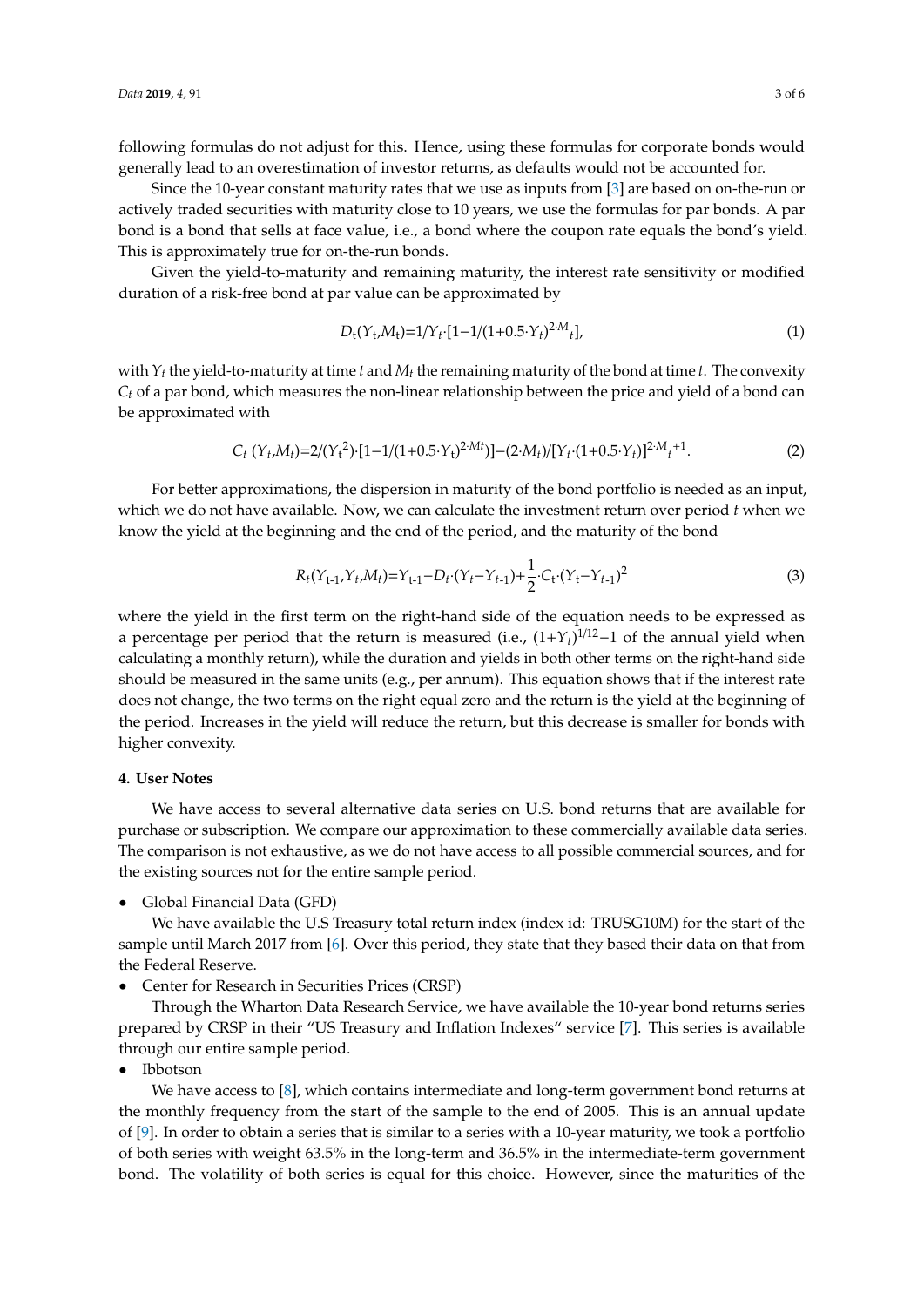intermediate-term and long-term government bond series may change over time, this series does not represent a 10-year maturity at each point in time.

• Bloomberg

The U.S. intermediate-term (index id: 49) and long-term (index id: 50) government bond return series of Bloomberg Barclays [\[10\]](#page-5-6) are available at the monthly frequency from January 1973 to 2018. In order to obtain a series that is similar to a series with a 10-year maturity, we took a portfolio of both series with weight 68.4% in the long-term and 31.6% in the intermediate-term government bond. The volatility of both series is equal for this choice. However, since the maturities of the intermediate-term and long-term government bond series may change over time, this series does not represent a 10-year maturity at each point in time.

Table [1](#page-3-0) displays the annualized average returns, standard deviations (i.e., volatility) of the returns, the minimum monthly return, and the maximum monthly return. It also contains the intercept, slope, and r-squared of the regression equation where the dependent variable is our series and the explanatory variable is the alternative series. We also display the p-value of the Wald-test statistic of the joint null hypothesis that the intercept is zero and the slope equals one, which would mean that both series are equal to each other. Since the data is available over different periods, we separate January 1962 to December 2018, January 1962 to December 2005 (Ibbotson), and January 1973 to December 2018 (Bloomberg Barclays). Note that the GFD series ends in March 2017, but we do not separate this out.

<span id="page-3-0"></span>

| Sample    | <b>Statistic</b> | <b>Our Series</b> | <b>GFD</b> | <b>CRSP</b> | <b>Ibbotson</b> | Bloomberg |
|-----------|------------------|-------------------|------------|-------------|-----------------|-----------|
| 1962-2018 | Average          | 6.76%             | 6.80%      | 6.63%       |                 |           |
|           | Volatility       | 7.86%             | 7.91%      | 7.54%       |                 |           |
|           | Minimum          | $-7.41%$          | $-7.91%$   | $-6.68%$    |                 |           |
|           | Maximum          | 13.23%            | 12.69%     | 10.00%      |                 |           |
|           | Intercept        |                   | $0.01\%$   | 0.01%       |                 |           |
|           | Slope            |                   | 1.001      | 1.008       |                 |           |
|           | R-squared        |                   | 0.996      | 0.934       |                 |           |
|           | Wald p-val       |                   | 0.143      | 0.344       |                 |           |
| 1962-2005 | Average          | 7.46%             | 7.34%      | 7.28%       | 7.48%           |           |
|           | Volatility       | 8.02%             | 7.99%      | 7.80%       | 8.02%           |           |
|           | Minimum          | $-7.41%$          | $-7.91%$   | $-6.68%$    | $-7.40%$        |           |
|           | Maximum          | 13.23%            | 12.69%     | 10.00%      | 14.04%          |           |
|           | Intercept        |                   | 0.01%      | $0.02\%$    | 0.02%           |           |
|           | Slope            |                   | 1.003      | 0.990       | 0.968           |           |
|           | R-squared        |                   | 0.998      | 0.926       | 0.936           |           |
|           | Wald p-val       |                   | 0.031      | 0.618       | 0.0164          |           |
| 1973-2018 | Average          | 7.46%             | 7.53%      | 7.26%       |                 | 7.74%     |
|           | Volatility       | 8.24%             | 8.30%      | 7.74%       |                 | 8.24%     |
|           | Minimum          | $-7.41%$          | $-7.91%$   | $-6.68%$    |                 | $-6.81%$  |
|           | Maximum          | 13.23%            | 12.69%     | 10.00%      |                 | 12.51%    |
|           | Intercept        |                   | 0.01%      | $0.00\%$    |                 | $-0.01%$  |
|           | Slope            |                   | 1.002      | 1.032       |                 | 0.972     |
|           | R-squared        |                   | 0.995      | 0.934       |                 | 0.945     |
|           | Wald p-val       |                   | 0.109      | 0.015       |                 | 0.012     |

**Table 1.** Comparison of return characteristics for different data sources.

It can be seen that our series is a close match to each of the alternatives, as average returns and risk characteristics are similar. The intercepts of each of the regressions close to zero, and the slope coefficients close to one, with r-squared values above 0.92. Note, however, that the p-values are below 0.05 in several cases, which means that they statistically reject that the series are equal. This is due to the large r-squares, which leads to extremely narrow confidence bounds around the slope coefficient. Hence, even though the coefficients jointly are statistically significantly different from zero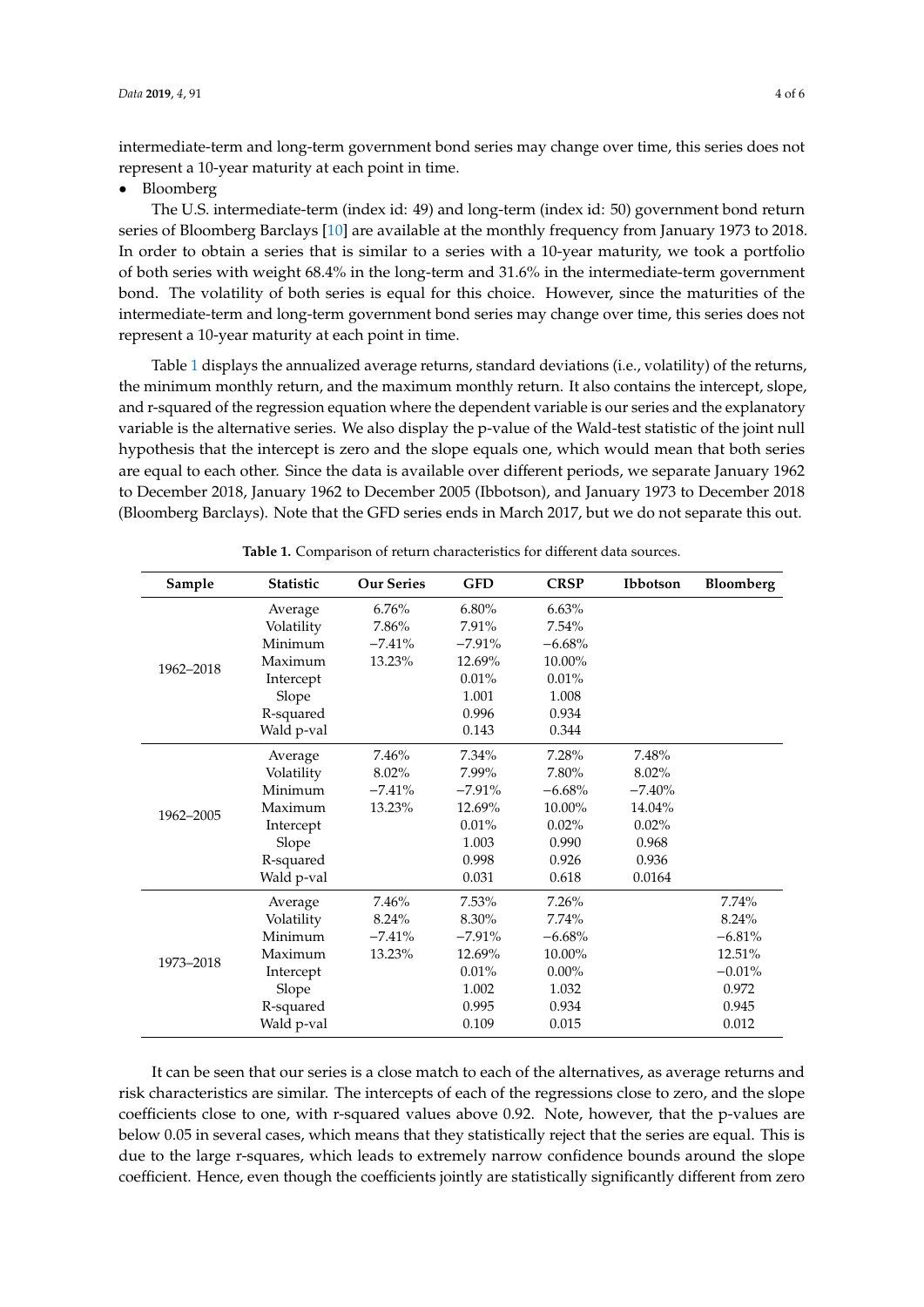and one, they are not economically significantly different. Clearly, the GFD series that is often used in academic research (see, for example, [\[11–](#page-5-7)[14\]](#page-5-8)) is extremely close to ours with an r-square of 0.996 over the entire sample period from 1962 to 2018. The closeness of the series is also illustrated in Figure [2,](#page-4-3) in which we plot the cumulative value of a \$100 investment in the Treasury bond at 31 December 1961. We see that the data series are so close that for many periods the lines overlap. Therefore, researchers without access to commercial data providers may use our data series and obtain very similar results to researchers with access.

This data series has a few limitations. First, it covers only U.S. data going back to 1962. Our method could be easily extended to convert other historical government bond yield-to-maturity data to investor returns, but we do not have these publicly available. Second, our return approximations are based on formulas valid for par bonds. Although our source data on yield-to-maturity tend to use on-the-run bonds that are close to par, they need not be over the entire sample period, slightly reducing the accuracy of the approximation. Note that the yield-to-maturities that we use may be estimates from liquid bond prices with close but not exactly equal to 10 years maturity. Therefore, our time-series data with investor returns are hypothetical, as a Treasury bond with exactly 10 years to maturity was not available for investors each month-end during our sample. Finally, our data series represent the return on a Treasury with 10 years maturity. While this is appropriate for many applications, other applications may require returns on the entire bond market, in which each outstanding bond is weighted by its market capitalization [\[15\]](#page-5-9).

<span id="page-4-3"></span>

**Figure 2.** Cumulative returns of our and alternative data series. **Figure 2.** Cumulative returns of our and alternative data series.

**Funding:** This research received no external funding. **Funding:** This research received no external funding.

Acknowledgments: I would like to thank Guido Baltussen, Trevin Lam, and Pim van Vliet for helpful comments. necessarily shared by Robeco Institutional Asset Management. necessarily shared by Robeco Institutional Asset Management. **Conflicts of Interest:** The author declares no conflict of interest. The views expressed in this paper are not

#### **References References**

- <span id="page-4-0"></span> $1.010$ ,  $[C_{\text{roce}}$  Refl,  $M$ 1. Jorda, O.; Knoll, K.; Kuvshinov, D.; Schularick, M.; Taylor, A. The rate of return on everything. *Q. J. Econ.* **2019**. [\[CrossRef\]](http://dx.doi.org/10.1093/qje/qjz012)
- <span id="page-4-1"></span>2. Meyer, J.; Reinhart, C.; Trebesch, C. Sovereign bonds since Waterloo. NBER Working Paper No. 25543. *Natl. Bur. Econ. Res.* 2019. [\[CrossRef\]](http://dx.doi.org/10.3386/w25543)
- <span id="page-4-2"></span>3. Board of Governors of the Federal Reserve System (US). 10-Year Treasury Constant Maturity Rate [DGS10], Retrieved from FRED, Federal Reserve Bank of St. Louis. Available online: https://[fred.stlouisfed.org](https://fred.stlouisfed.org/series/DGS10)/series/ [DGS10](https://fred.stlouisfed.org/series/DGS10) (accessed on 15 May 2019).

https://fred.stlouisfed.org/series/DGS10 (accessed on 15 May 2019).